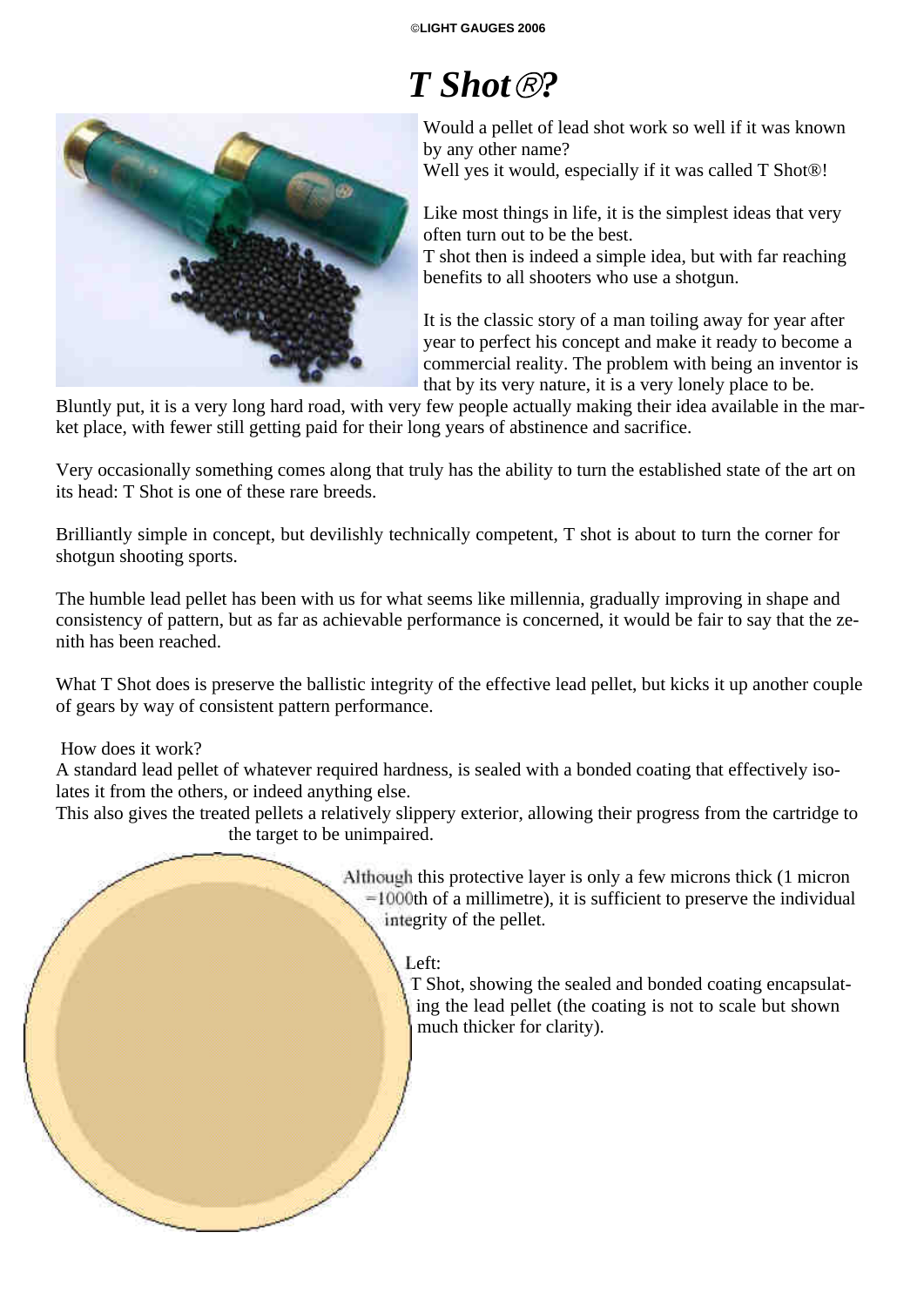

This means that the likelihood of any sticking together of small groups of pellets (or clumping as it is generally known) together with their uneven and irregular patterns are effectively eliminated.

T shot has all of the inherent advantages of lead shot, without its drawbacks. Extensive independent testing has been carried out with this shot material, including The Royal College Of Ballistic Studies, reporting the very large improvements in consistency and regularity of pattern with T shot.

Anything that allows the pellets to fly singly as the pattern spreads will allow a more complete placement of the total spread within the pattern circle; T shot has been proven to work in this way.

It must be appreciated that it is not so much the total number of pellets present in the circle that

matter, but the consistency of their precise location within it; this is what is needed to produce clean kills with total regularity.

It might seem that clay shooters have the most to gain, but all shooters will benefit from its use. The distant clay target has always been the greatest challenge for the shotgun and its cartridge's ability to throw a consistently even pattern. From the point of view of the game or pigeon shooter, anything that seriously improves the consistency and evenness of individual pellet distribution in the pattern circle has to be



good news.

For Game shooting, the fairly wide patterns throw from open chokes such as improved cylinder are notorious for their inconsistency of pellet distribution, with gaps and holes all over the place, when using standard lead game shot in fibre wadded cartridges.

Those exponents of the tighter chokes, together with their relatively tight patterns with reduced overall spread, will soon discover that with T shot things can be more relaxed; using a more open overall spread, without giving any birds away through holes in the pattern.

This will also please the cook, as badly shot up birds are only 'fit for the ferrets'.

Indeed the lighter game loads will be positively enhanced with the use of T shot, as the percentage of damaged or otherwise useless pellets will be massively reduced, greatly increasing the efficiency of the load weight for weight. Smaller bore game guns will benefit greatly here, both from the pattern improvement and elimination of barrel leading.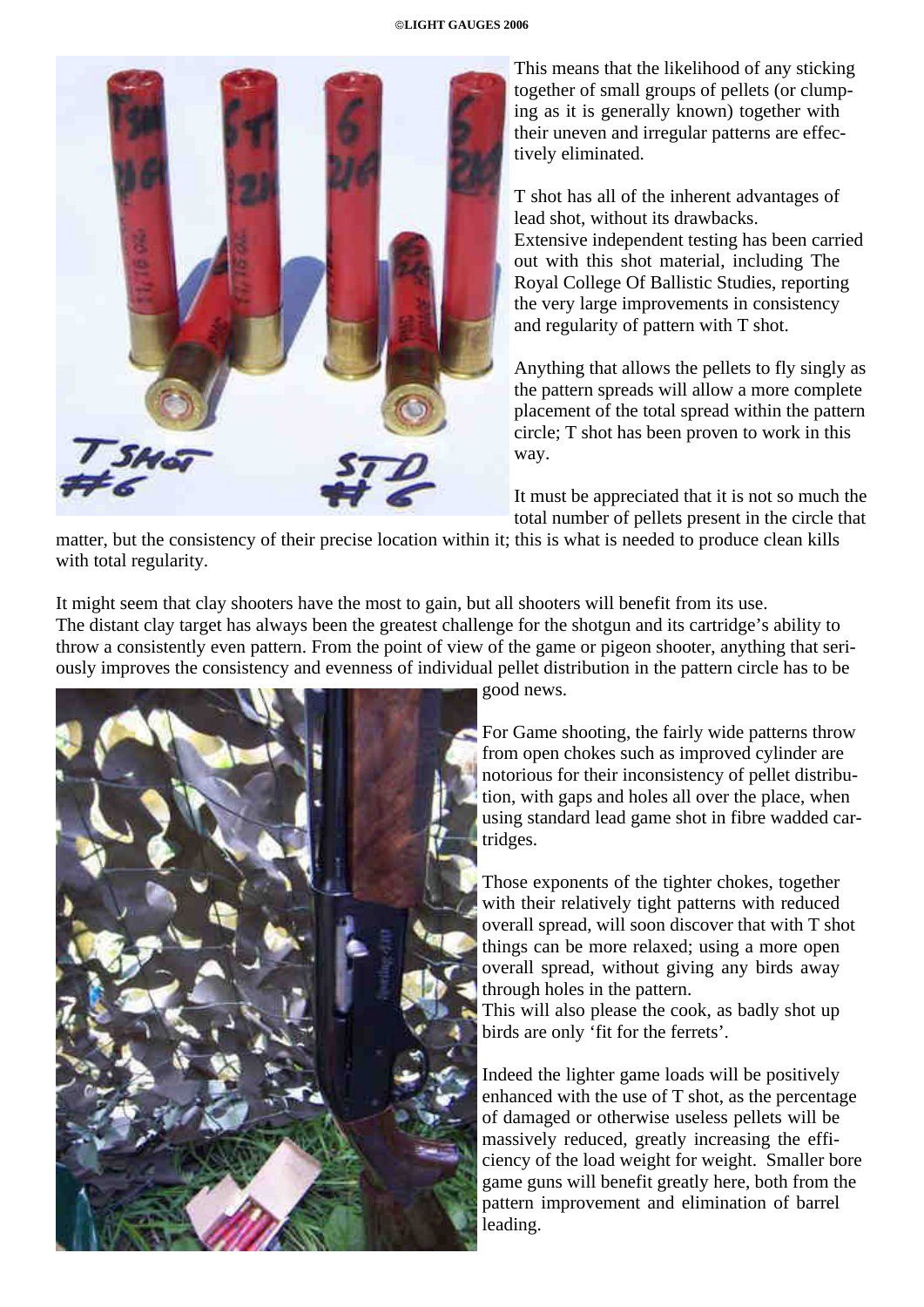

If your game shoot stipulates the use of fibre wadded cartridges (and many do), then the use of T shot will produce significantly better kills with more consistent patterns with these components.

The biggest disadvantage of ordinary lead shot when used with fibre wads is the abrasion of the pellets that come into contact with the barrel walls. The relatively low percentage of antimony content (hardening agent) used in some cartridges will tend to worsen this problem: together with the attendant leading of the bores, most noticeably at the chokes.

T Shot should be available loaded in mainstream game loads by next season when everyone will benefit from its use, with better patterns for all areas of the sport: it's the pattern that kills!

T shot will be available in factory loaded cartridges this season; initially for top of the range clay loads.

## **In the field with T Shot.**

The cartridge that poses the toughest test

of all for the shot pellets is the heavily loaded 3/4oz (21gram) .410. This is because the shot column is extraordinarily long, being prone to squashed clumped and distorted pellets especially at the base.

Using both standard lead and T Shot in UK #6 size (2.6mm) with the same degree of hardness (antimony content)

I assembled some identical cartridges and went forth as requested to prevent the pigeons from attacking the rape.

Using the Modified (half) choke tube the decoys were